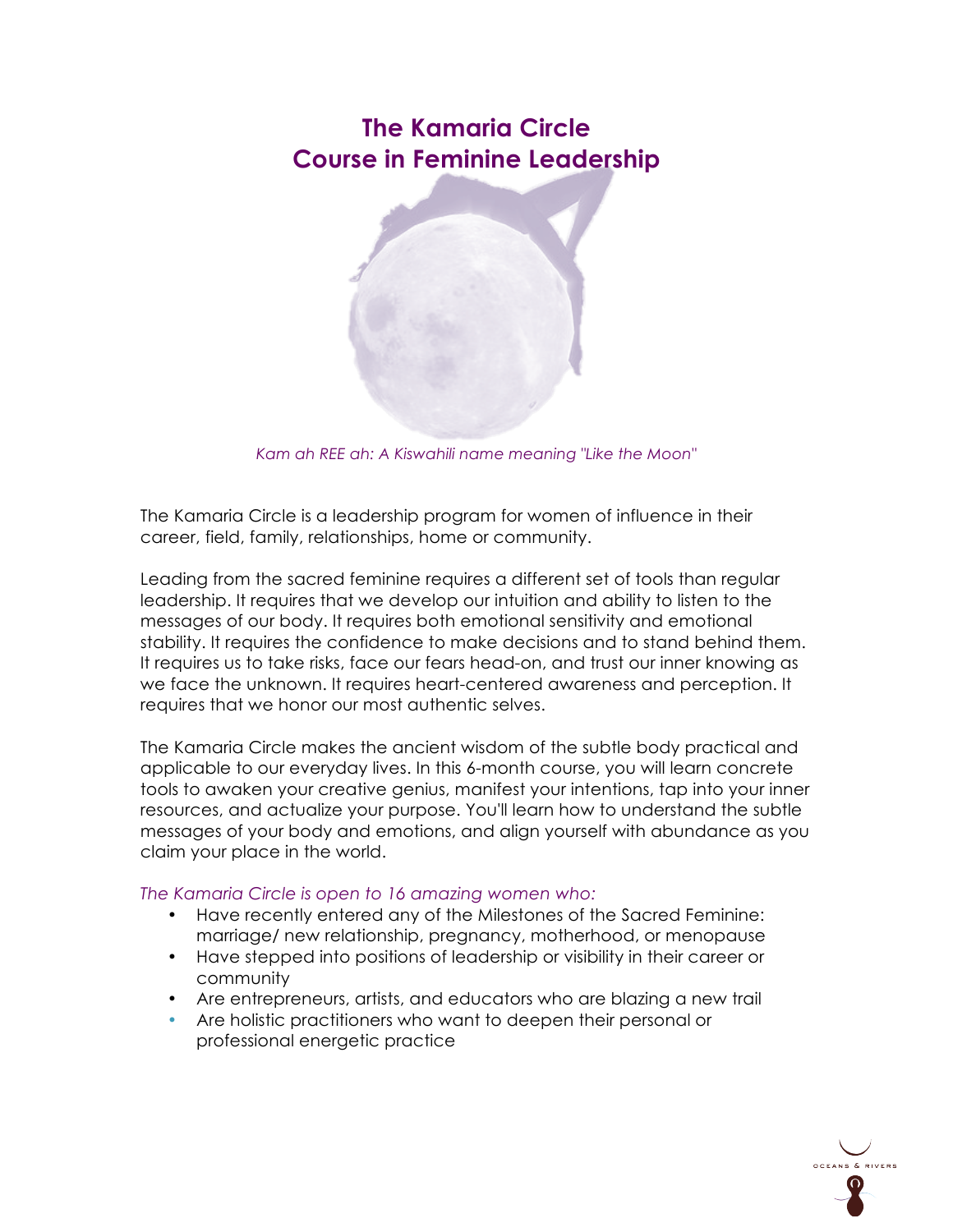## **Monthly seminars (2 monthy)**

Seminars are designed to bring you deeper into yourself as you access your authentic feminine leadership style. Each seminar builds on topics explored and practiced the previous month. We reflect on the workshop content, the shifts we've been experiencing in our lives, and our personal projects. We also review the month's weekly activities and daily practices.

*Location*  MINKA Center for Health & Wellness *1120 Washington Avenue, 3rd Floor*

#### **Seminar Dates & Cycle Topics**

**Principles of Sacred Feminine Leadership** Sunday, October 16th Wednesday, November 2nd Sunday, November 13th

#### **Intuition & Vision**

Wednesday, November 30<sup>th</sup> Sunday, December 11th Wednesday, December 21st (Solstice Celebration**)**

#### **Words & Wisdom**

Wednesday, January 11th Sunday, January 22nd

#### **The Pleasure Principle**

Wednesday, February 8th Sunday, February 26th

#### **The Power of Now**

Wednesday, March 8th Sunday, March 19th- Commencement Presentations

## **Personal Project**

Each woman is requested to identify a personal project that will be the focus of her inner work and intentions for the duration of the program. The group will support you in setting clear goals and being held accountable to concrete action steps. This personal project can be in the area of career, home, community, family, relationships- or any area of life that is calling you to delve into the mystery of the sacred feminine.

New projects or challenging situations are often a great place to start your inquiry into your personal project. Previous personal projects have included:

- writing a book (or other artistic project)
- navigating a new home environment due to marriage, divorce, recent move, etc.
- rebranding or launching a business
- launching a new career or advancement in current career
- manifesting a new romantic relationship
- physical health or body transformation

*We are like the moon… May we light the way through darkness. May we honor our phases. May we master our tides. May we wield the power of the Sacred Feminine.*

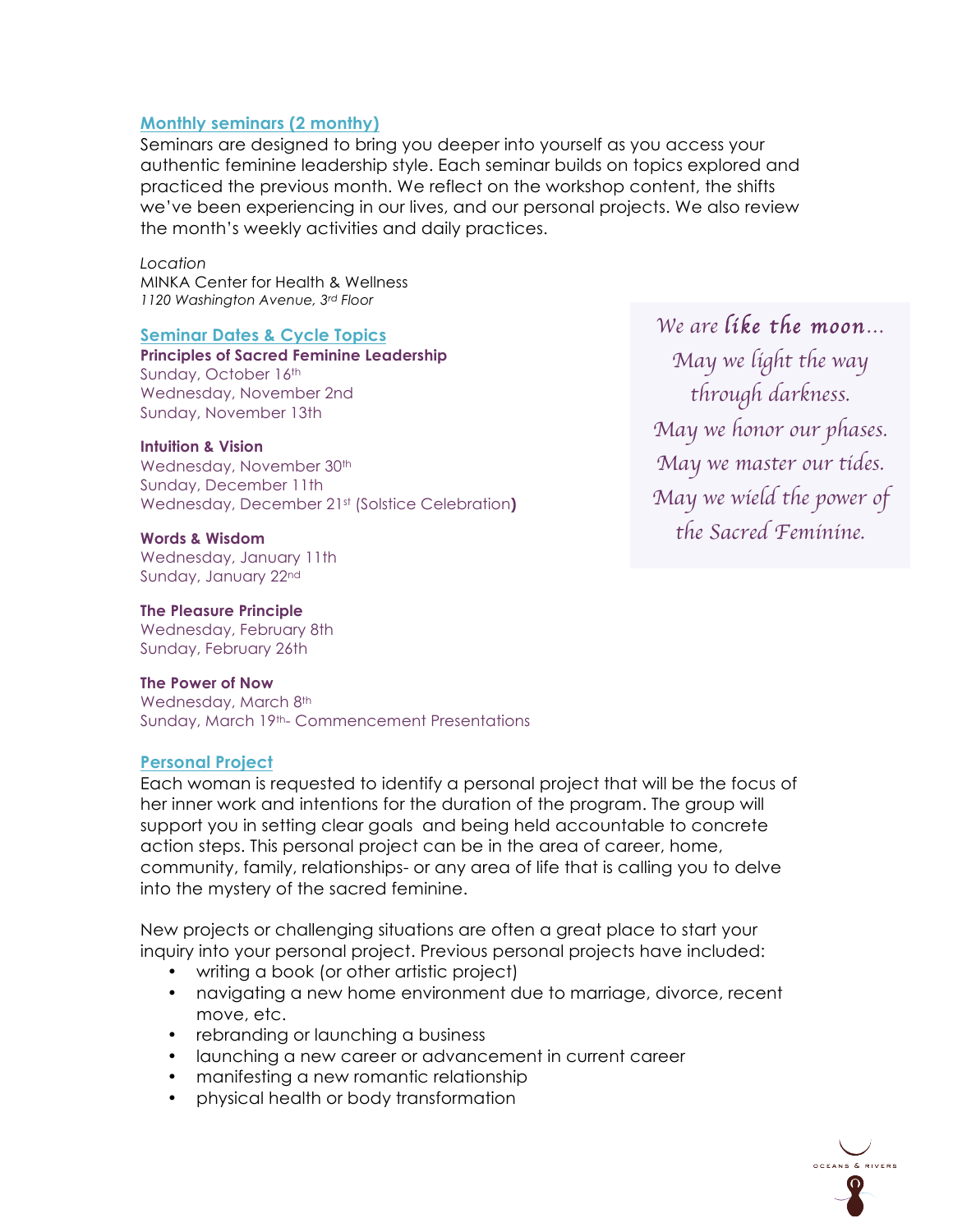## **Flower Essences**



Flower essences are living forces of nature that align our life energy toward healthy growth and development. They are homeopathically prepared remedies that support us in clearing the stuck emotions and breaking though the limiting beliefs that keep us from living our fullest lives.

Flower essences act as a catalyst for personal evolution, often serving to attract to us what we most need and desire, as well as helping us get out of our own way. Each month, the women of the Kamaria Circle will receive a blend of flower

essences specifically designed to support each cycle topic.

## **Weekly Assignments**

The weekly assignments provide an opportunity to delve deeper into the workshop topics. These assignments may take anywhere from 15 minutes to an hour to complete. Weekly assignments are designed to be done at your own pace and according to your interests. There will be some activities that truly resonate with you that you will want to invest a lot of time in, while others may not interest you at all! Notice what you are drawn to, with the understanding that both the activities you attracted to as well as the ones you most avoid may be the ones that have the deepest meaning for you.

You will receive a profile on Goddess Yiniversity. There, you will be able to download reading assignments to your phone or tablet, as well as complete all assignments online,

## *Examples of weekly assignments:*

- \* Selected readings- articles or chapters from some of my favorite books
- \* Artistic projects- vision boards, portraits, life maps, collage-making and other creative projects

\* Reflection Questions- to help you explore the relevance of topic themes in your life

## **Daily Practices**

The daily practices are structured to facilitate lasting lifestyle changes. In most cases, they will take about 5-15 minutes per day. As with the weekly assignments, pay attention to which daily practices resonate with you, and which you find difficult. Pace yourself- the end goal is for you to develop lifestyle habits that feel organic and are sustainable over time.